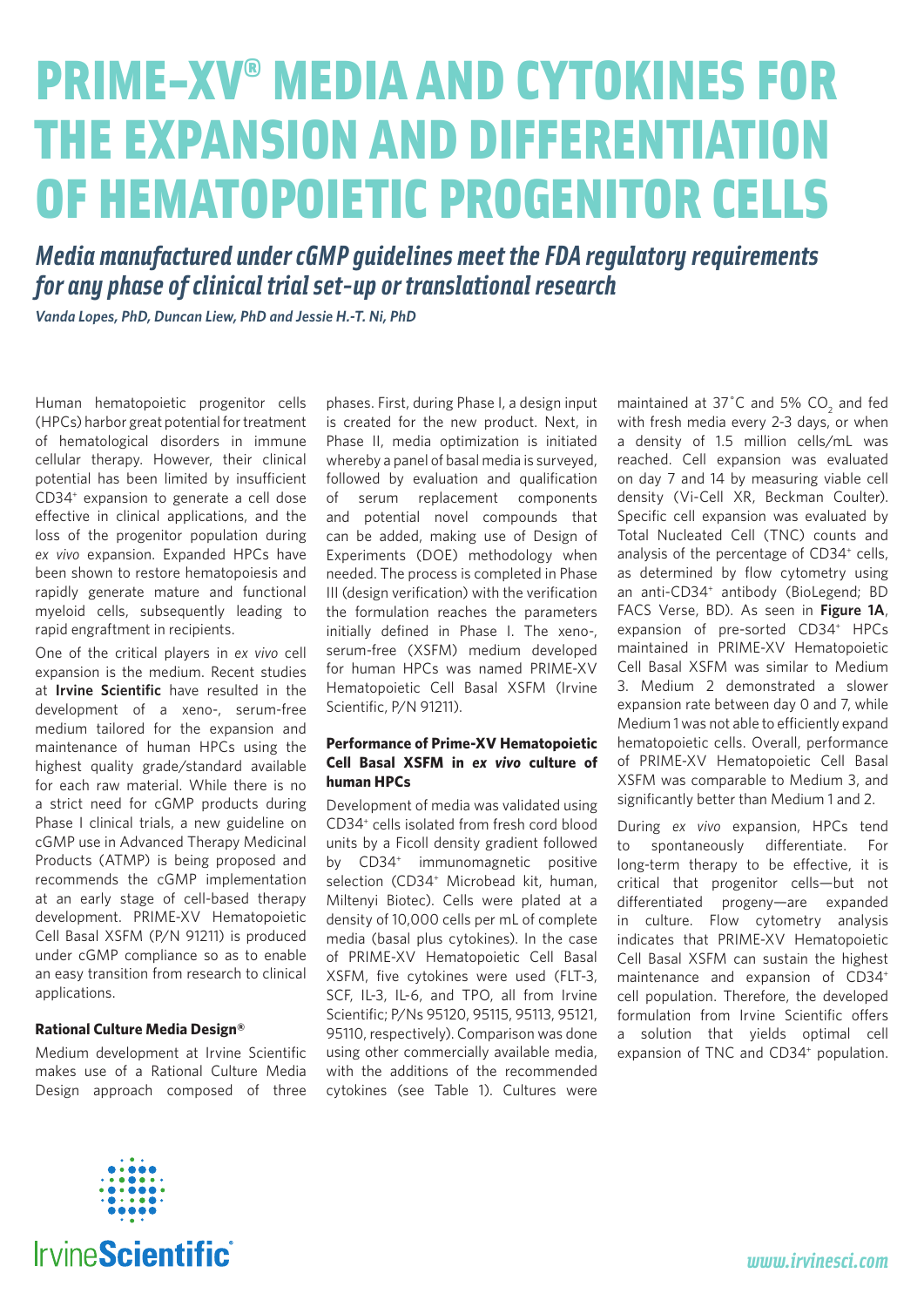**Table 1.** Media classification and the cocktail of cytokines used to supplement each media used to expand HPCs.

|                                        | <b>Media Classification</b> | <b>Cytokines Supplemented</b><br>(Recombinant Human)                                                 |
|----------------------------------------|-----------------------------|------------------------------------------------------------------------------------------------------|
| Medium 1                               | Xeno-, serum-free           | FLT-3 at 100 ng/mL<br>SCF at 100 ng/mL<br>IL-3 at 100 ng/mL<br>IL-6 at 100 ng/mL<br>TPO at 100 ng/mL |
| Medium <sub>2</sub>                    | Serum-free                  | G-CSF at 100 ng/mL<br>SCF at 100 ng/mL<br>TPO at 100 ng/mL                                           |
| Medium 3                               | Xeno-, serum-free           | FLT-3 at 100 ng/mL<br>SCF at 100 ng/mL<br>IL-3 at 100 ng/mL<br>IL-6 at 100 ng/mL<br>TPO at 100 ng/mL |
| PRIME-XV Hematopoietic Cell Basal XSFM | Xeno-, serum-free           | LT-3 at 100 ng/mL<br>SCF at 100 ng/mL<br>IL-3 at 100 ng/mL<br>IL-6 at 100 ng/mL<br>TPO at 100 ng/mL  |



Figure 1. Expansion of HPCs cultured with different serum-free media. CD34<sup>+</sup> HPCs derived from human cord blood were cultured in PRIME-XV Hematopoietic Cell Basal XSFM, or other commercially available expansion media (Medium 1–3), and supplemented with a cocktail of cytokines (Table 1). At day 7 and 14 the total nucleated cell, TNC (**A**), and fold expansion of CD34+ cells was determined (**B**).

We next assessed the differentiation potential of the expanded HPCs with a colony forming cell (CFC) assay (Human Methylcellulose Serum-Free Enriched Media, R&D Systems). Representative images of six different types of colonies that can be generated in this assay are shown in **Figure 2A**. Colony quantification revealed that cells cultured in PRIME-XV Hematopoietic Cell Basal XSFM maintained differentiation potential and supported a balanced distribution of lymphoid and myeloid lineage subtypes (**Figure 2B**). The ability to generate a balanced profile of differentiated colonies indicates the medium can support the presence of all

hematopoietic lineage progenitors, without skewing the HPCs towards a specific cell type. This is of importance in the clinical setting, as it allows the customer to tailor the final cell products, or to generate all progenitors capable of multilineage reconstitution in *vivo*.